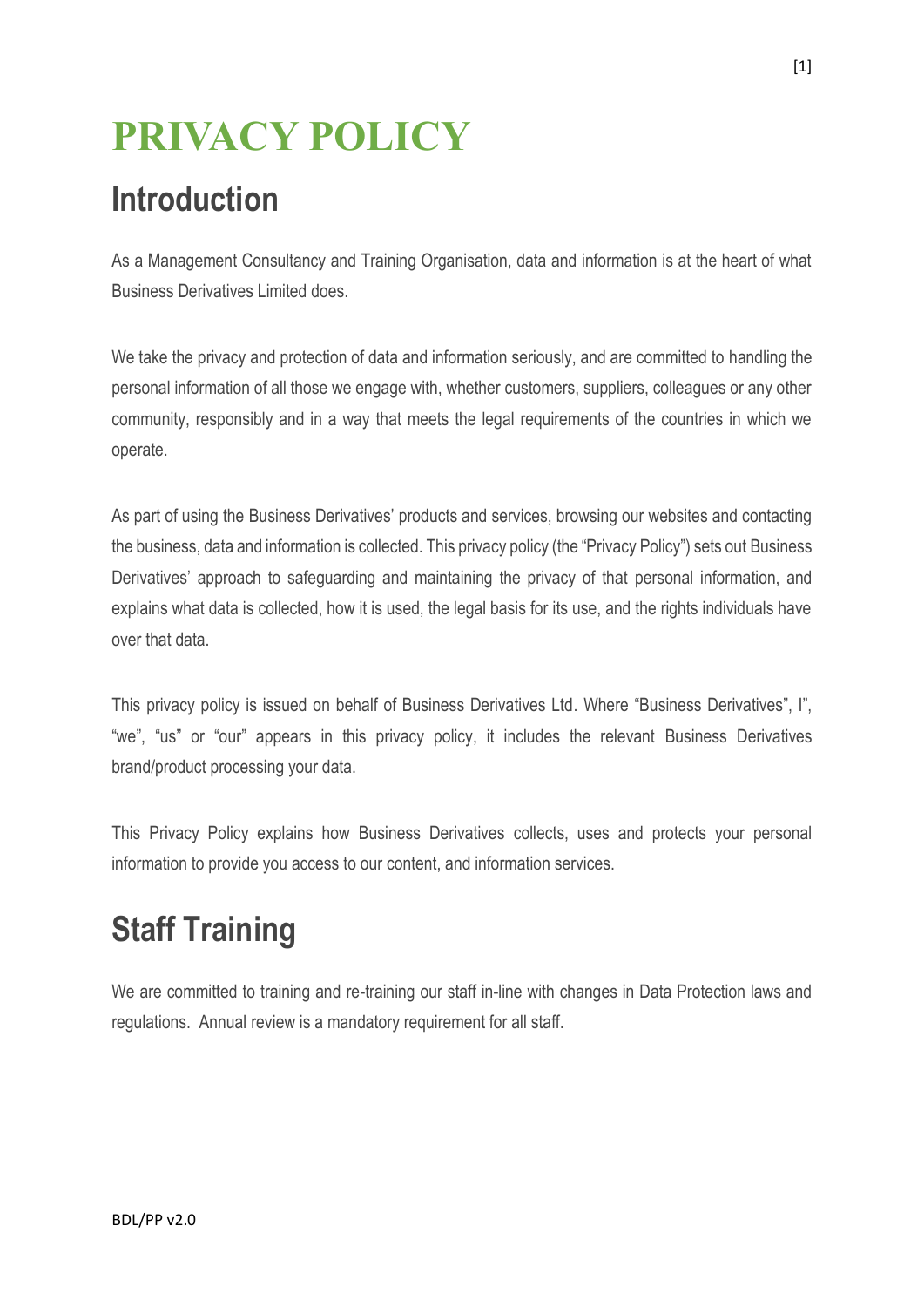## **What we collect**

**This section explains the personal information that may be collected when using our products and services, and the other personal data we may receive from other sources.** 

In this Privacy Policy, the term "personal information" refers to the types of information we may collect and use, which includes:

- Contact details, such as your full name, e-mail address, postal address and telephone number;
- Educational, nationality and professional background information;
- Usernames and passwords;
- Payment information, such as a credit or debit card number;
- Comments, feedback, posts and other content submitted;
- Interests and communication preferences including marketing permissions where appropriate; and
- Location information (e.g. through mobile apps).

We collect and use your personal information in the following main categories:

- As customer / trainee data, related to trainings, transactions, prospective sales or analytics;
- As contact data, which includes academic and corporate customer contact data such as details of account manager / key contact at corporate customers, and subscriber / user data;
- In connection to an event, for instance exhibition or conference visitors, exhibitors, speakers, and attendee data;
- Product / intelligence data, collected through customer and market research surveys;

#### **Sensitive personal data**

If collecting or storing sensitive personal data such as information relating to health, beliefs or political affiliation, we typically ask for your explicit consent. However, there are some situations where it will not be possible to request consent, such as if you have an accident at one of our events. If this does occur, we will ensure your privacy rights are protected.

#### **Children's personal data**

Our services and products are directed to academics and business professionals. They are not intended for children under the age of 13 and we do not knowingly collect personal data from this age group. If any information is collected from a child under the age of 13 without verification of parental consent, it will be deleted.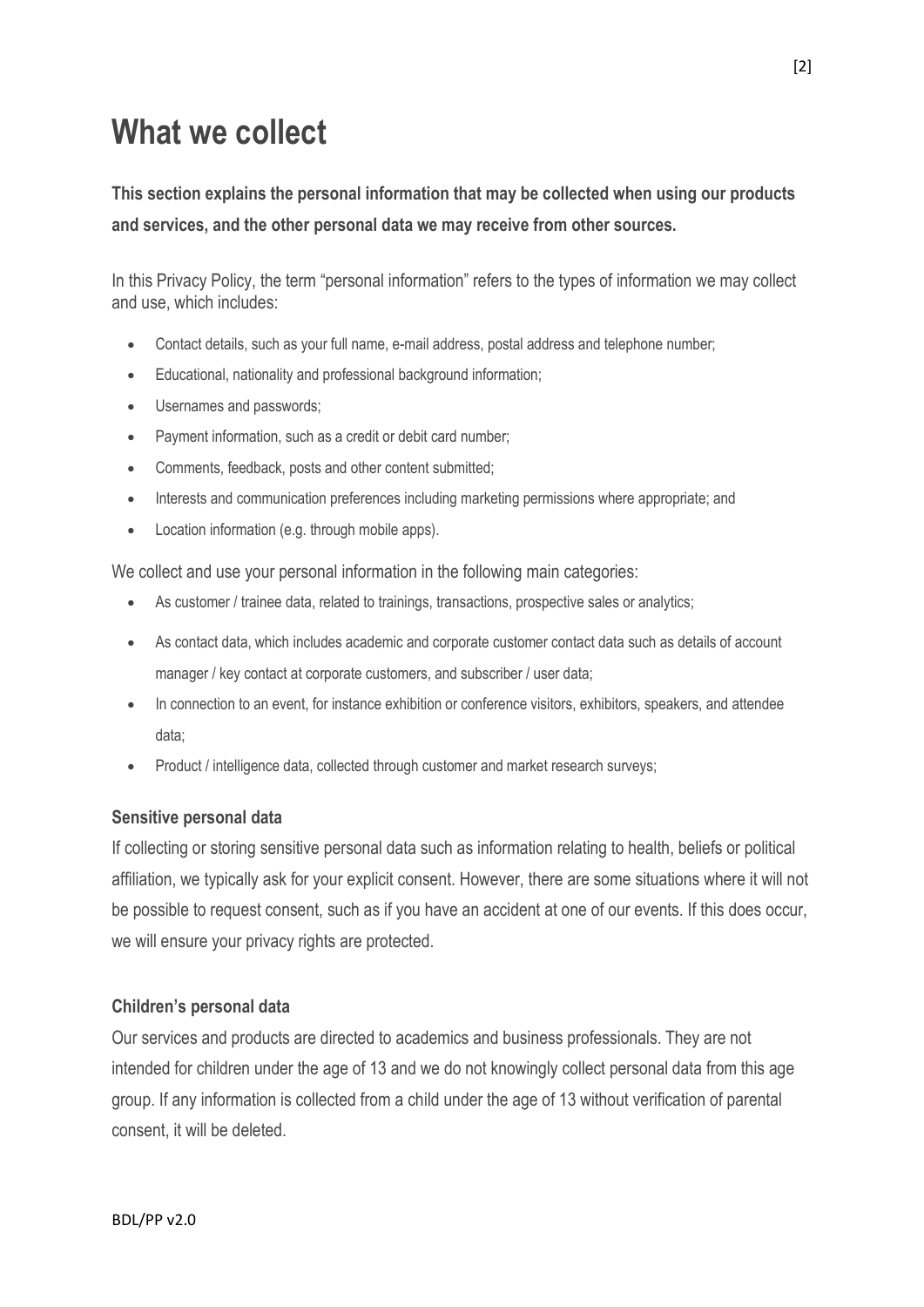## **How and why personal information is used**

**This section explains in detail how and why we use personal information.**

### **Lawful Processing in Europe**

Business Derivatives collects and uses personal information. The lawful bases we use for this activity in Europe, as required under European data protection laws, are:

- Where it is necessary for entering into or performing a contract with you
- Where we have a legitimate interest to do so, provided your rights do not override these interests
- Where you have consented to its use
- Where our colleagues believe it is in your vital interests to share your personal details, for example with emergency services
- Where required to comply with our legal obligation

#### **Product enquiries, sales and administration**

As part of a purchase, product enquiry, request for information and for account administration, we collect information such as your name, country, job title, company information or academic affiliation, postal address, e-mail address and telephone number.

If you have made an enquiry about us or our products or services, either online or over the phone, we will use your personal information to respond to the enquiry or to take other steps at your request, before you enter into a contract. For example, we collect the e-mail addresses and additional contact details of those who send e-mails to request information. Where a sales representative speaks to you over the phone, the calls are recorded for training and monitoring purposes only.

If you have registered for or purchased a product or services, including on a trial basis, your personal information will be used to provide that product or service, communicate about it and handle payments, as is necessary for the performance of the contract entered into with us.

For purchases, payment information, including credit/debit card number/bank details and billing addresses are also collected. Where payment card processors are used to facilitate payment card transactions on our websites, your data will be collected and used according to that data processors' privacy policy.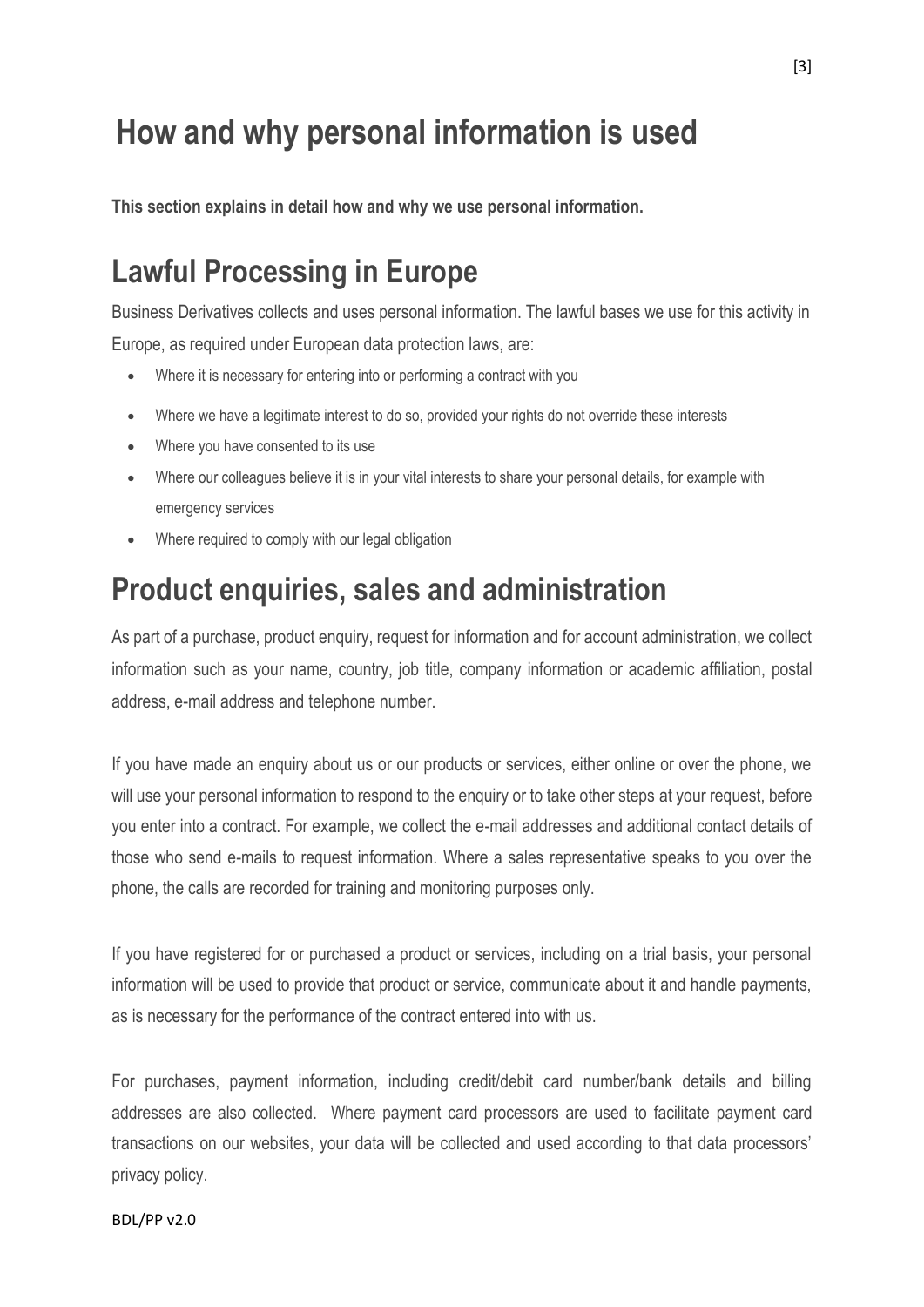If your personal information is relevant to certain products and is freely available through public sources, such as on a website related to your work or profession, we may use this personal information for providing customers with our products, as is necessary for the purposes of our legitimate interests as a commercial organisation.

#### **Marketing**

We will use your personal information to send you newsletters, offers or other marketing emails that keep you up to date with news, events, products and research opportunities, from Business Derivatives and other companies that may be of interest. Depending on the nature of your interaction with us and the laws of the country where you live, you may have actively given us your consent for this, by opting in, or we may be entitled to rely on your implied consent or our legitimate interests. The opportunity to opt out of future marketing emails will always be provided, and information on how to do this given when your personal information is collected and on every marketing email sent.

#### **Sponsors and Gated Resources**

From time to time Business Derivatives wish to contact our subscribers and customers who have indicated an interest in their products, services or events. If you register for or access services offered by these sponsors, you choose to share your name and contact details directly with those sponsors so that they may contact you. For example, if you register for a sponsor-branded (or co-branded with us) resource, we will collect your registration information on behalf of that sponsor for its own use. We may also keep a copy of that data for our own use, consistent with this privacy policy. We may provide a link to the sponsor's privacy policy as well as to this policy on the registration page.

Similarly, if you access third-party resources in certain registration-only, or "gated" websites, resource centers, or directory services on our websites, we may share your registration information when you access or click on a link to technical resources provided or sponsored by another company. This includes third-party resources sold through our online stores. In addition, we may share your contact information with sponsors of a particular e-newsletter if you click on their information. If you do not wish to have your information shared, the opportunity to opt-out is provided in the e-newsletter.

When you register for an in-person or digital event, your registration information is provided to the sponsor(s) of such event. This information may also be provided to sponsors of special sessions within the larger event.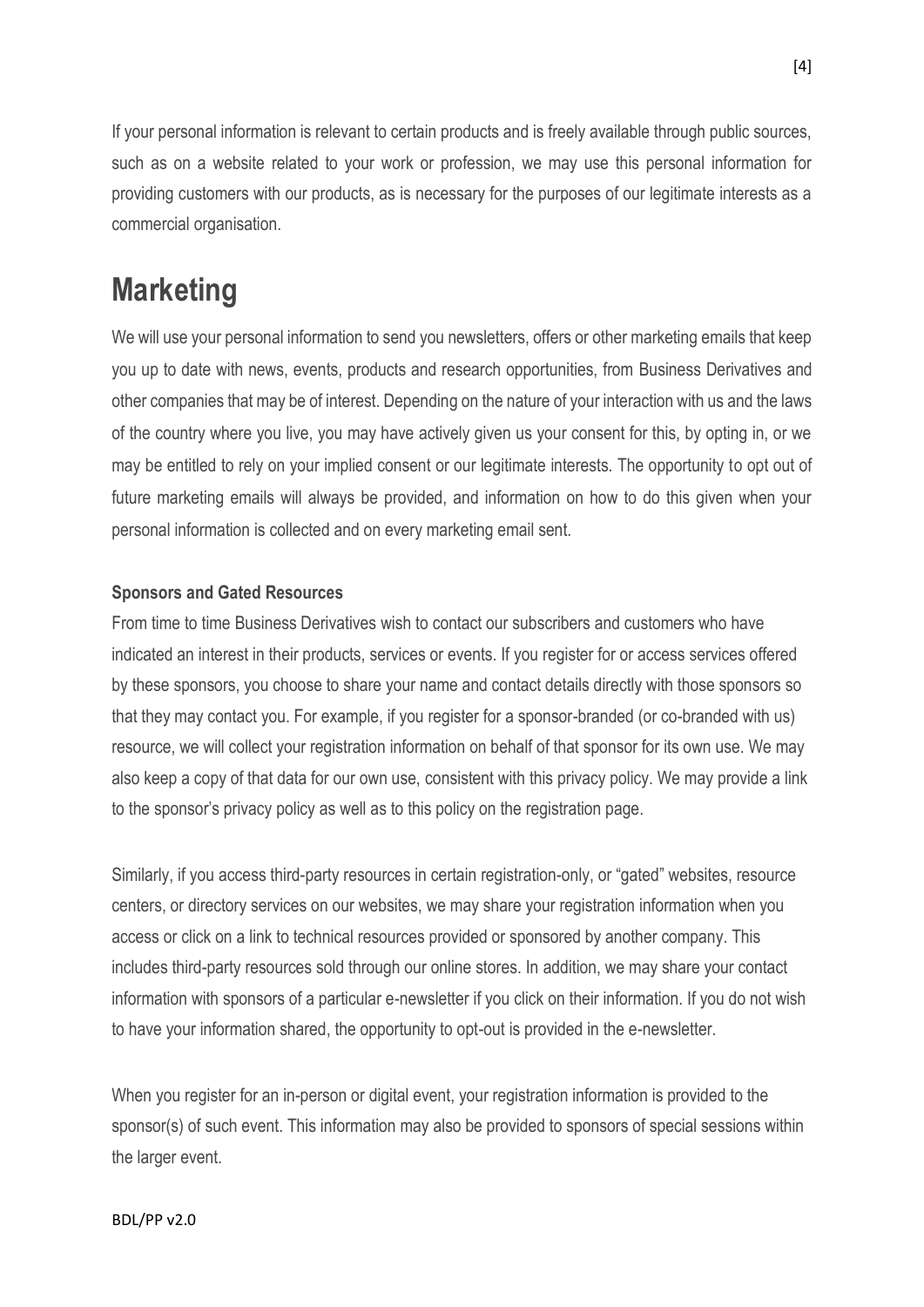If you want to know how a sponsor or advertiser will use your data, please review their particular privacy policy. As noted above, your registration for and log-on to any of the above services constitutes your consent to be contacted by any sponsors selected. The sponsor's or advertiser's privacy policies explain their use of your information.

### **Customer and Prospects Management including Analytics**

We may use your personal information, combined with publicly available data and demographic data, to maintain our customer database and carry out internal analysis of the usage of our products and services. This is done to improve those services, develop new products and predict future customer behavior, as part of our legitimate interests as a commercial organisation. This may include automated profiling and campaign management techniques.

#### **Mobile Applications and Websites Analytics including Location Data**

We may combine visitor session information, or other information collected through tracking technologies, with personally identifiable information in order to understand and measure your online experience and determine what products, promotions and services are likely to be of interest.

Technical methods are also used in HTML e-mails sent to visitors, for purposes including: (i) to determine whether visitors have opened or forwarded e-mails and/or clicked on links in those e-mails, (ii) to customise the display of banner advertisements and other messages after closing an e-mail, and (iii) to determine whether a visitor has made an enquiry or a purchase in response to a particular e-mail.

In compliance with the California Online Privacy Protection Act (CalOPPA) (e.g.: Browsers Do Not Track Signals) while we strive to offer you choice when using our website and mobile applications, we do not promise that we will be able to receive or honor web browser Do Not Track signals.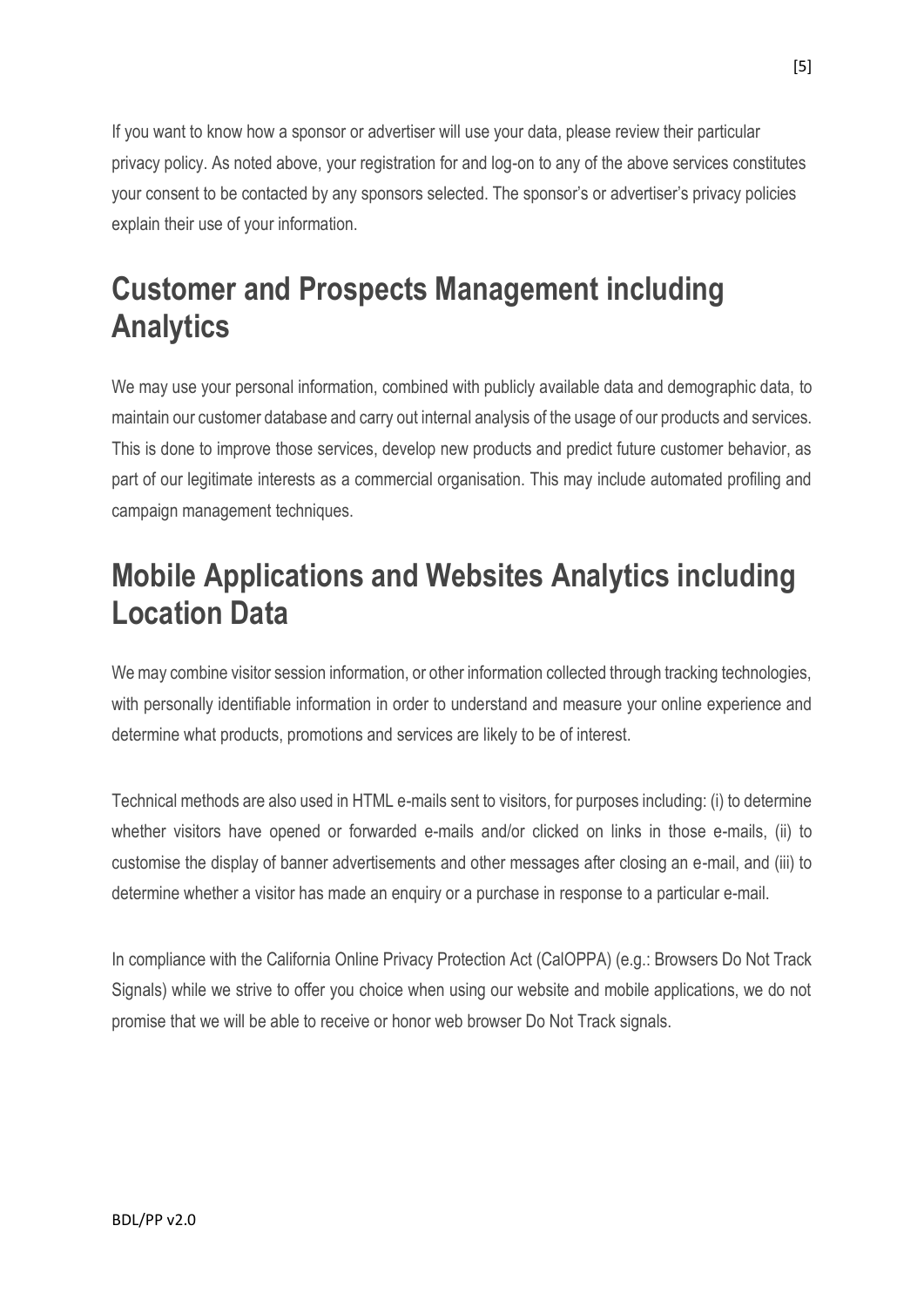#### **Online membership communities**

You may choose to participate in online membership communities on our sites that allow you to create and publish a profile and other personal information. These communities may provide privacy controls that allow choice in how much of your profile and other information to make public or to share with others within the community.

Privacy controls are usually found on the page on which you edit your profile, and each individual is responsible for understanding how those controls work, including default settings, and choosing how the information provided is shared and protected. By participating in these online membership communities you may be contacted by other participants using the information provided.

When you disclose personal information on any public community boards or chat areas of this website, or any other website used as a result of use of this website, such personal information can be collected and used by anyone who views that board or area. This may result in unsolicited messages from other participants or other parties, outside of our control or responsibility.

#### **Automated Decision-Making, Including Profiling**

We use algorithm-based technologies to personalise dynamic web content based on your explicit and/or implicit interests. We carry out general profiling such as segmentation, non-automated and automated decision-making based on profiling for the purpose of providing you with a more relevant experience and for the purposes of our legitimate interests as a commercial organisation. Automated decision making is never used in any way that produces a legal or similarly significant effect.

Depending on the laws of the country where you live, you may have rights related to our decision. For example, if you live in the European Union, you may have the right not to be subject to our decision, or you may have the right to insist on human intervention in the process, express your point of view or contest the decision. To exercise any such right, please contact us via one of the methods set out in the "Contact Us" section below. In some cases, we may have the right to continue with our decision, in accordance with applicable laws. This will be explained if it is the case. Otherwise, we will respond to your request as promptly as reasonably possible.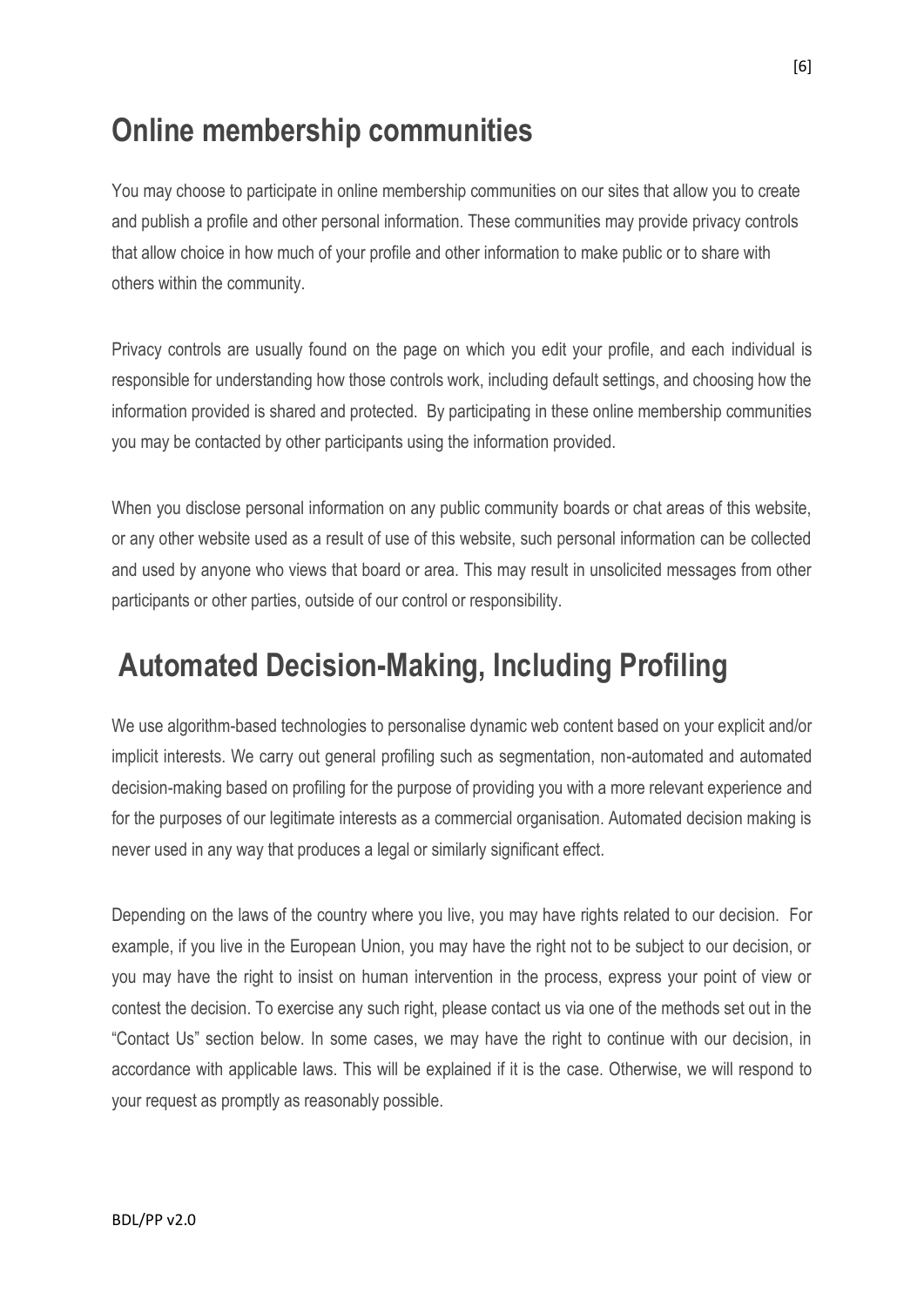### **How we protect personal information**

**Any personal information given to us will be treated with the utmost care and security. This section sets out some of the security measures in place.**

A variety of physical and technical measures is used to keep data safe and prevent unauthorised access to, or use or disclosure of personal information.

Electronic data and databases are stored on secure computer systems and we control who has access to information, using both physical and electronic means. Our colleagues receive data protection training, and we have detailed security and data protection policies that colleagues are required to follow when handling personal data.

All reasonable steps are taken to ensure that your personal information is kept secure from unauthorised access, but we cannot guarantee it will be secure during the transmission process to this website because this transmission is not controlled by us. We make use of HTTPS (HTTP Secure) whereby the communication protocol is encrypted via Transport Layer Security for secure communication over a computer network. The website is loaded via HTTPS, represented by the lock icon in your web browser, which ensures the transmission is secure and is demonstrated by a certificate issued by an official security certificate authority to us.

#### **International transfer of personal information**

As an international business and because of the technologies we use, personal information may be accessed by our colleagues and third-party service providers from locations outside of the European Economic Area, whose data protection laws may not be as extensive as those in Europe.

To ensure the same level of protection is in place when processing is conducted outside the European Economic Area, we use appropriate safeguards approved by the European Commission. We apply appropriate protection to make sure your personal data remains adequately protected and is treated in line with this Policy. Business Derivatives has put in place international data transfer agreements between its companies and with relevant third-party service providers based on standard contractual clauses approved by the European Commission.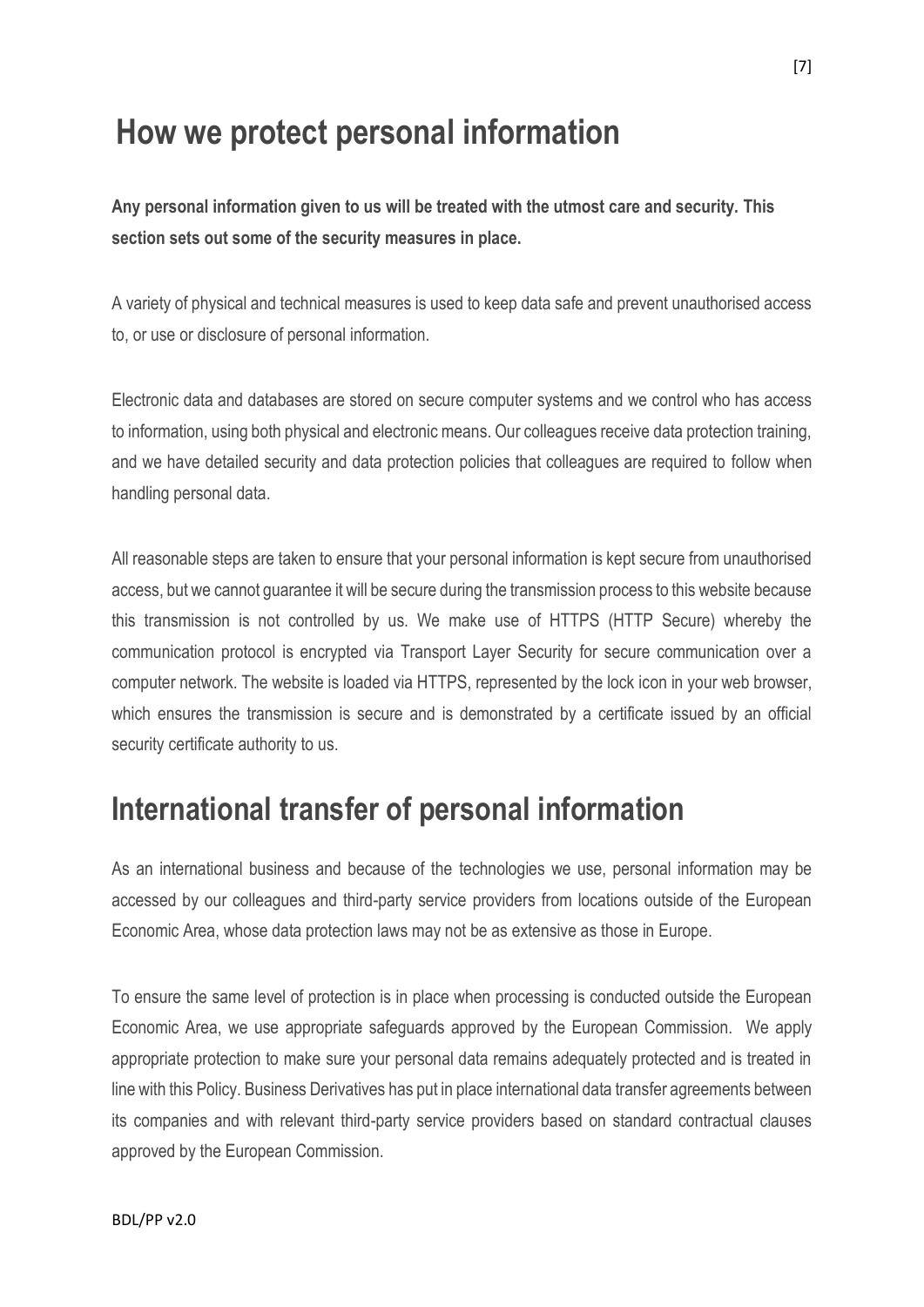### **Cookies**

A cookie is a small text file containing a user ID that is automatically placed on a user's computer or other device when visiting a website. Cookies record the pages visited and the actions taken on a website, but do not contain any personal information. From time to time, we may use cookies for purposes including administering the Website; tracking your activity on the Website; gathering broad demographic information for aggregate use to improve the Website; and offering time-saving or personalized features on the Website. For more information, please visit the Cookie Policy for the site you are using, which can be found in the website footer.

### **Third Party Links**

This website contains links to websites of other businesses, including potentially websites of other businesses. These businesses will have their own privacy policies, tailored to their particular business practices and the sectors in which they operate, and if following those links, we recommend reviewing the privacy policy of each website to understand how personal data is used in that instance. The inclusion of links to these websites does not imply an endorsement or validation of their content, and we are not responsible for their privacy practices, nor do we accept any liability in connection with the content on such websites.

These third-party product providers may share your information with us, which we will use in accordance with this policy. In some cases, they will be acting as a controller of your information and therefore we advise you to read their privacy policy.

## **Who we share personal information with**

**As an international company, to provide you with services and products we may share your information for specific reasons. This section explains how and why we share personal data with other companies, our suppliers, and other third parties.**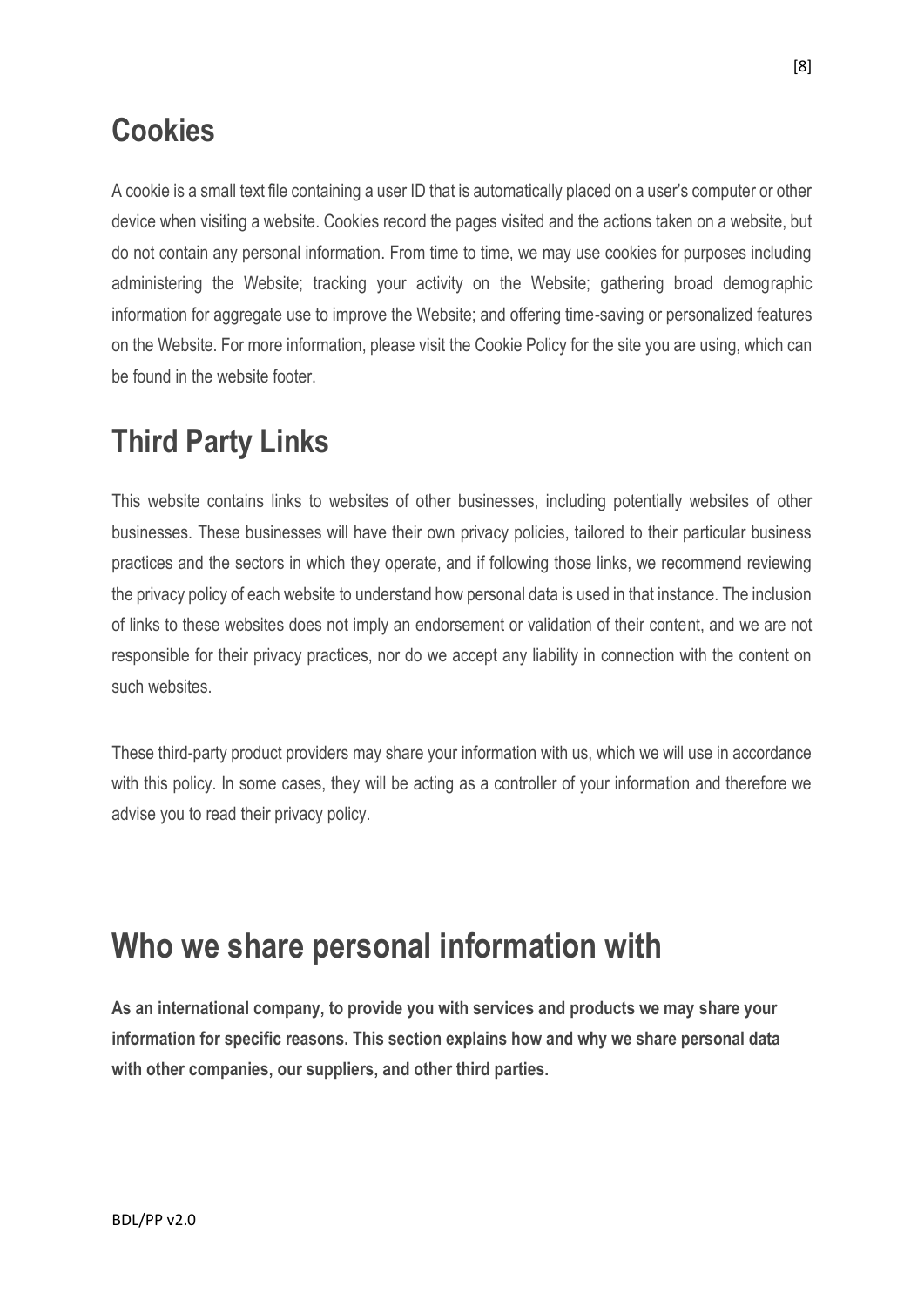We may share your personal information with certain other companies for specific purposes.

#### **Sharing with Service Providers**

We may share your personal information with the following types of third parties, to assist us in providing products and services to you:

- Email marketing providers
- Web hosting providers
- Customer service providers
- Researchers
- Analytics providers
- Content platform providers
- Event collaboration partners

We only share your personal information with such third parties, if and to the extent necessary for them to provide such assistance.

#### **Sharing with other Organisations**

We may share your personal information with trusted partner organisations for their marketing purposes, in accordance with local data laws and where appropriate your consent. If your personal information is subject to European data protection laws, we will not share it with third parties for their marketing purposes, unless you have actively given us your consent to do this.

We may also share your personal information with third parties in the event of a sale, merger, acquisition, partnership, joint venture, or negotiations related to the same with respect to all or part of our business.

In some circumstances, we may be legally required to disclose your personal information, because a court, the police, another judicial or law enforcement body, or government entity has asked us for it.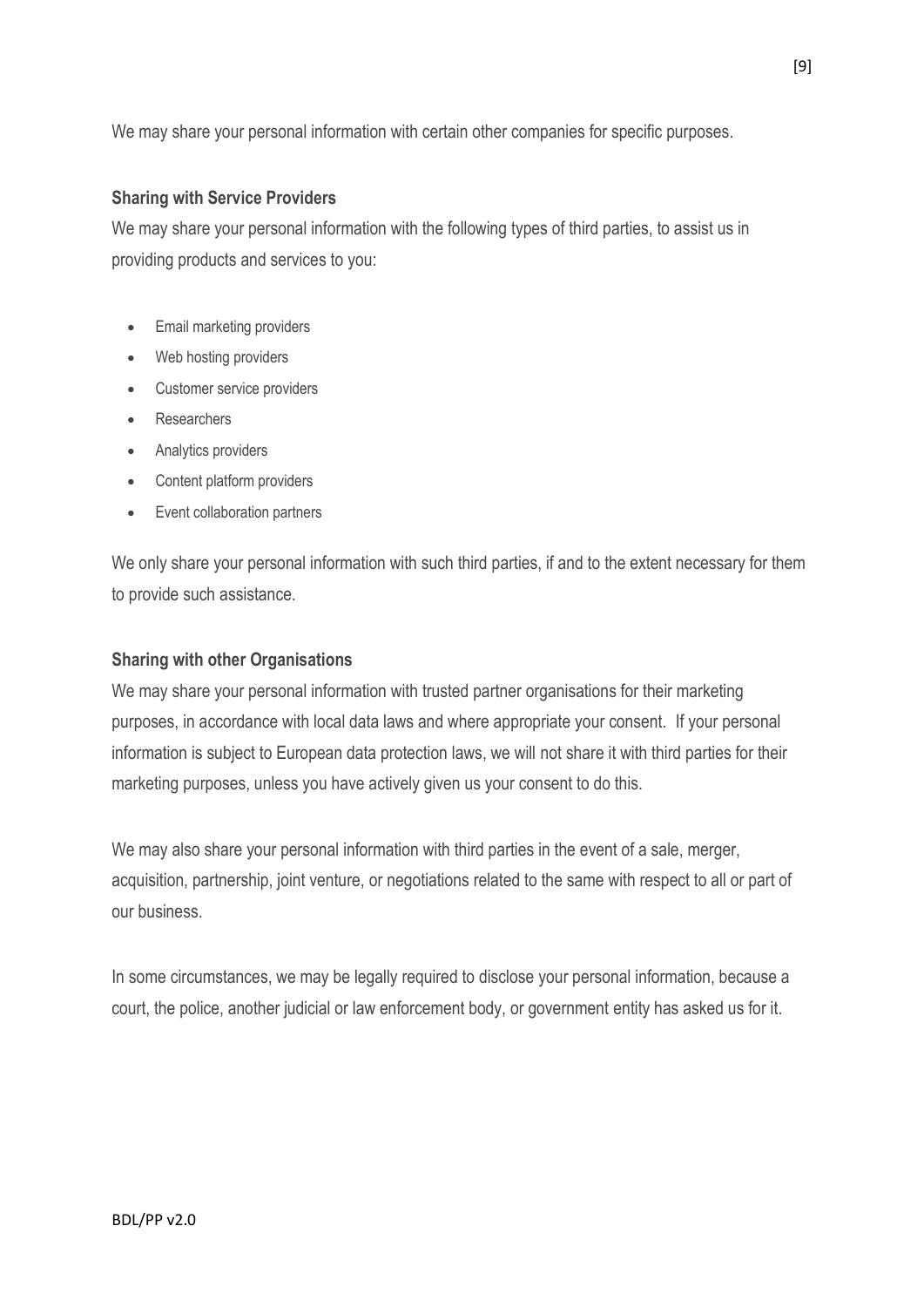## **How long information is kept**

**We will only retain your personal information for as long as is necessary and as permitted by applicable laws.**

We will retain your personal information while we are using it, as described in the section above, and may continue to retain it after these uses have ended where we have a legitimate business purpose. For example, if you have opted out of marketing communications from us, we will retain limited details about you to ensure we can honor your opt-out request. We may also continue to retain your personal information to meet our legal requirements or to defend or exercise our legal rights.

Personal information will only be retained for as long as is necessary and as permitted by applicable laws. The length of time for which we will retain your personal information will depend on the purposes for which we need to retain it. After we no longer need to retain your personal information, it will be deleted or securely destroyed.

## **How to update your information and marketing preferences**

**We want to ensure you remain in control of your personal information. We try to ensure that the personal information held about you is accurate and up-to-date, and will always give the opportunity to opt out of future marketing communications.** 

We will process your data to send marketing information that we believe is targeted and of interest to you. If you are a registered user, you can access your account information and make corrections or updates upon log-in. The accuracy of such information is solely your responsibility.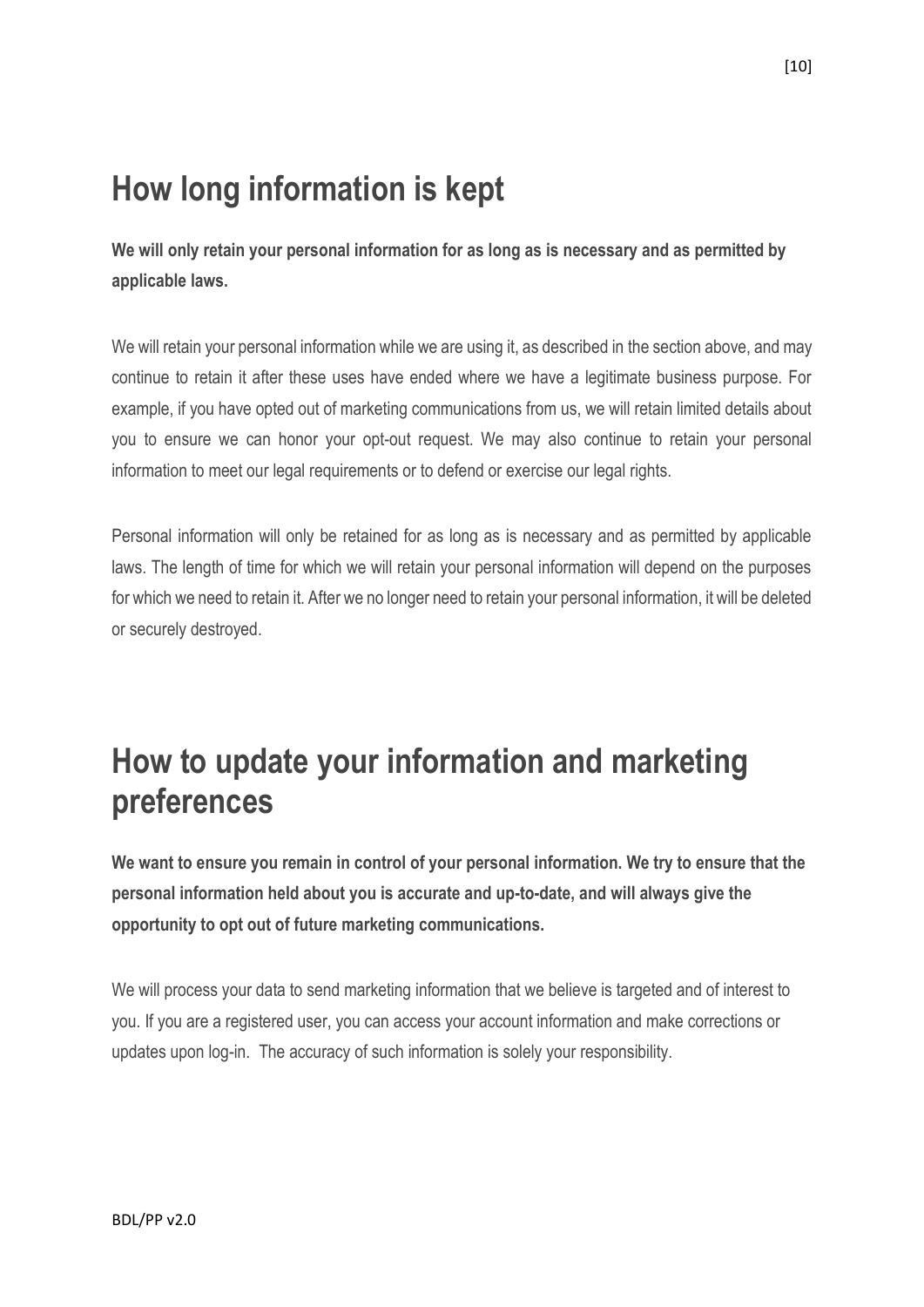Information on how to opt out will be given when your personal information is collected and specified on every marketing email sent. You may opt-out of our email marketing lists by following the directions at the bottom of our emails. Send a request to [info@businessderivatives.co.uk.](mailto:info@businessderivatives.co.uk) If you wish to remove your email address only from a specific brand, please use the opt-out mechanism provided in emails you receive from such brand, or contact the brand directly.

You may receive email marketing messages from us about other companies' offerings as part of a business partner marketing program. To opt-out of a business partner marketing email program, follow the instructions at the bottom of any email sent as part of the program. Please note that opting-out of promotional mailings will not affect delivery of your subscription-based products.

To remove a specific phone number or fax number from a specific brand's marketing communications, please follow the opt-out directions provided during or in those communications. To remove a specific phone/fax number from all of Business Derivatives' marketing communications, send a request to [info@businessderivatives.co.uk.](mailto:info@businessderivatives.co.uk)

### **Your rights**

**Business Derivatives Ltd operates in countries with data protection laws that may provide individuals the right to be able to access and control their information. We always will enable you to be able to exercise the rights provided by data protection laws.**

EU data protection laws give individuals a number of rights, where their data and information is collected and used by companies that are active and operating in Europe. Under the General Data Protection Regulation, these are:

- The right to confirmation whether or not we have your personal data and, if we do, to obtain a copy of the personal information we hold. This is known as subject access request;
- The right to have inaccurate data rectified;
- The right to have your data erased. This does not however apply where it is necessary for us to continue to use the data for a lawful reason;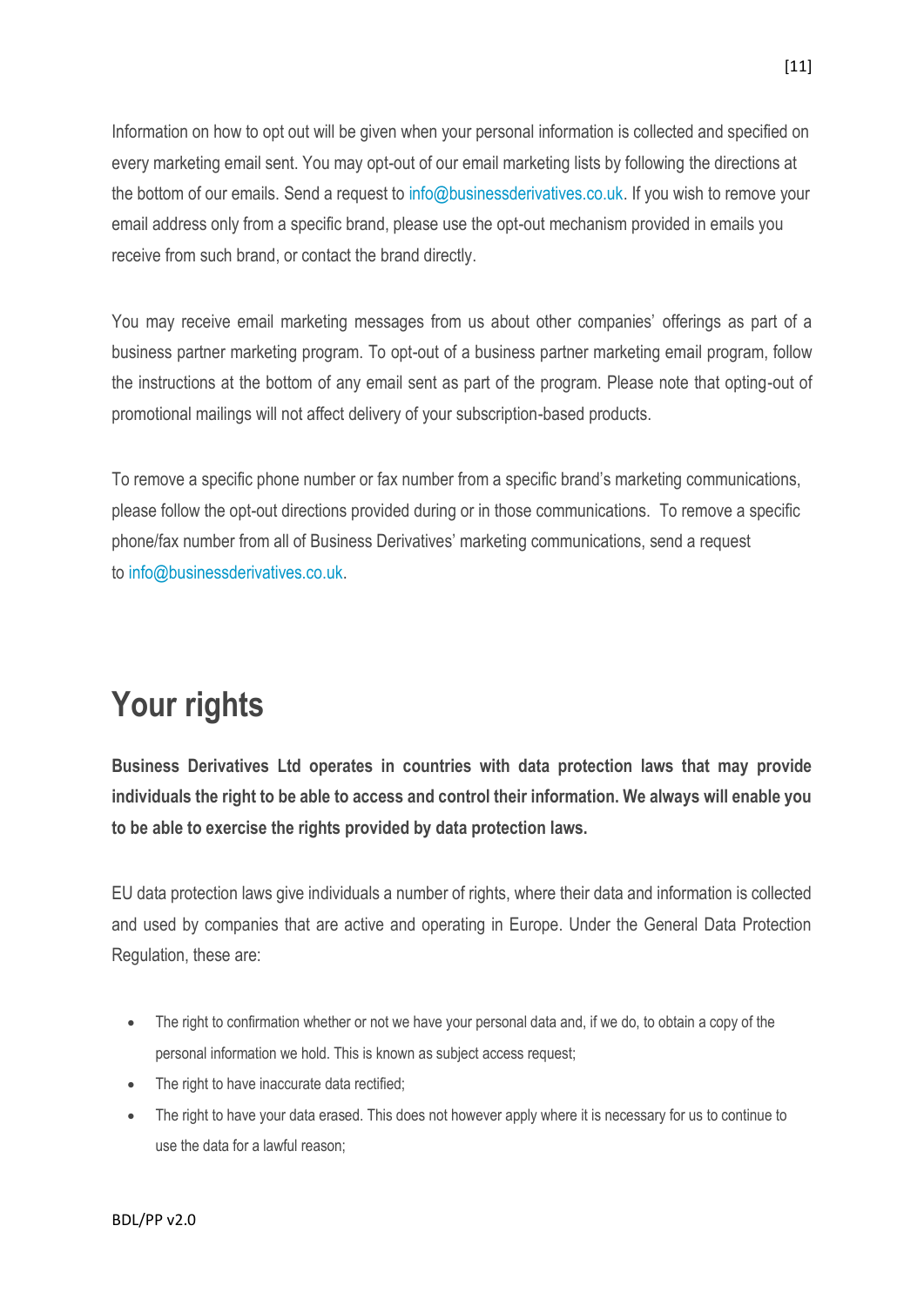- The right to request the restriction or suppression of their personal data, such as, we will stop using the data but we may continue storing it)
- The right to obtain your personal data that you have provided to us, on the basis of consent or performance of a contract, and where technically feasible, transmitted in a common electronic format to you or directly to another company.
- The right to object to the use of your data. Specifically, you have the right to object to our use for marketing and in relation to automated decision making, including profiling where there may be legal or similarly significant effects.

There are exceptions to the rights above. Where you make a request to us as part of these rights, we will always try to respond to your satisfaction, although there may be situations where we are unable to do so.

Depending on the laws of the country where you live, you may have other rights in respect of your personal information. If you wish to exercise any legal right in respect of your personal information, please contact us via one of the methods set out in the Contact Us section below.

In some cases, we may be entitled to decline a request you have made regarding your personal information, in accordance with application laws. We will explain if that is the case. Otherwise, we will meet your request as promptly as we reasonably can. If you have requested that we stop sending you marketing messages, please note that you may still receive them for a short period while the request is processed.

If you would like further information on your rights or wish to exercise them, please write to our Data Protection Officer at Business Derivatives Ltd, 2nd Floor, Everdene House, Wessex Fields, Deansleigh Road, Bournemouth, BH7 7DU or email [info@businessderivatives.co.uk.](mailto:info@businessderivatives.co.uk)